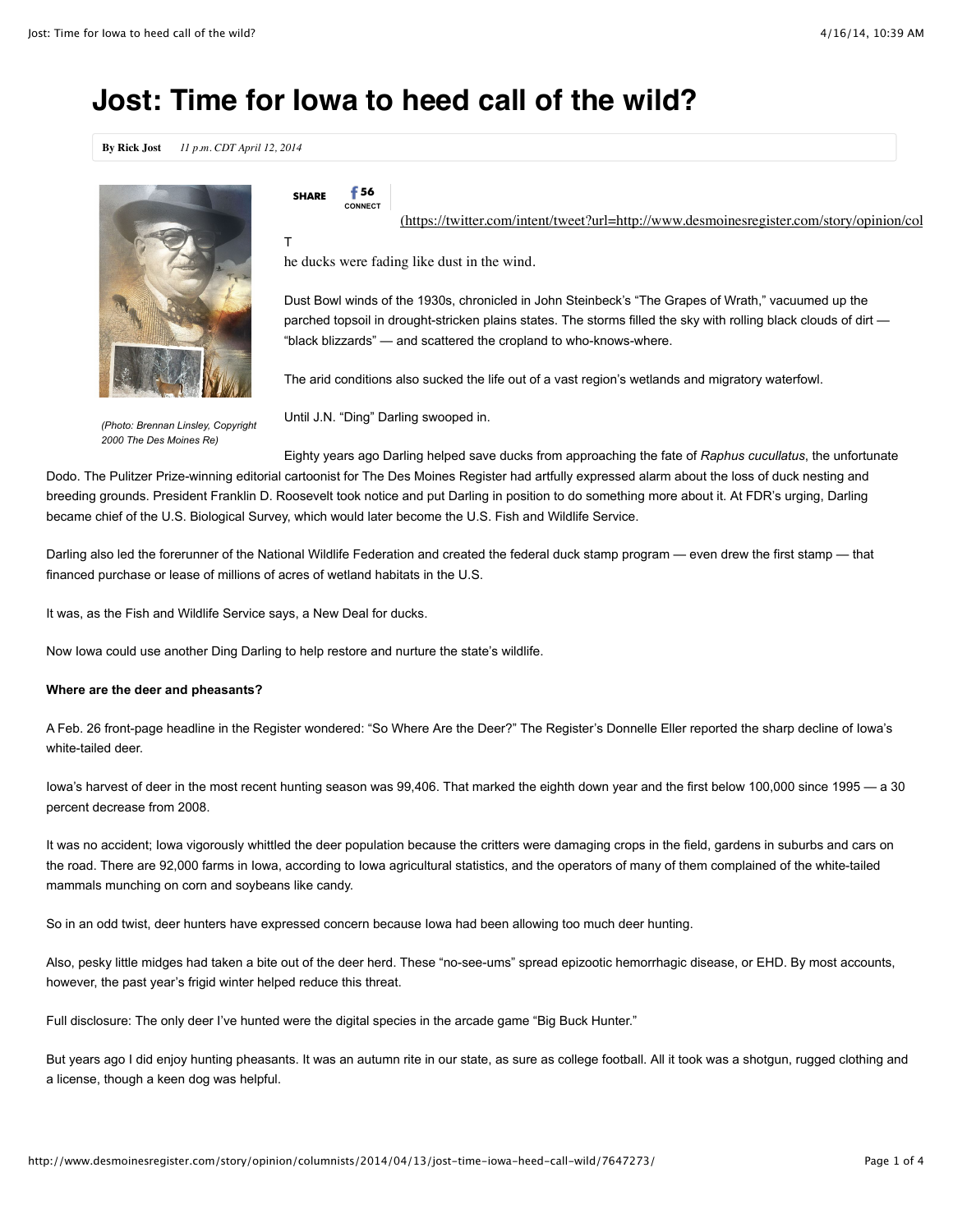For farming families, pheasant hunting was a brief break from hard work in the field. For city boys it was a chance to connect with rural roots. And for rural and urban Iowans alike, the hunt forged relationships. Town and country. Domestic and wild. Father and son.

But honestly, the last pheasants I've seen were in a photo last year of Rep. Steve King, R-Iowa, and Sen. Ted Cruz, R-Texas, displaying their ringnecks at Hole N' The Wall Lodge in Akron, Ia.

As recently as 2003 hunters shot more than 1 million roosters, or male pheasants, in Iowa. Now hunters in blaze orange are lucky to muster little more than 100,000 birds. A 90 percent free-fall.

So where are the pheasants in Iowa?

Todd Bogenschutz, upland wildlife research biologist at the Iowa Department of Natural Resources, points to extreme and unusual weather patterns: Heavy winter snowfall and very high spring rain totals in the nesting season depress the pheasant population.

In an email he shares a table showing Iowa's worst weather for pheasants over the past half-century. The numbers are alarming. "In a nutshell," he says, "6 catastrophic years in the last 10 yrs since 2001, only 5 catastrophic years in the 40 years prior to 2001."

Of course, weather does as weather pleases. Iowans on their own can do no more about it or climate change than the Crimean army against Putin's troops.

For sure, hunting seasons can be tweaked to take pressure off wild game. But that seems a temporary fix, not to mention a political rabbit hole.

### **Iowa could securemore public land**

Rather, what Darling campaigned to do in the '30s and what Iowa could do now is secure more public land for breeding and conservation of wildlife, including game animals such as pheasants and deer.

Consider our state of affairs:

• The Conservation Reserve Program was designed to provide the nation's landowners with financial incentive to idle land, which was a boon to pheasant populations in Iowa and elsewhere. As crop prices climbed, however, much of that land was put back into grain production. That has resulted in the loss of hundreds of thousands of CRP acres.

• Iowa is one of only a handful of states without a national forest or grassland. "Even Nebraska has some, for crying out loud," says David Osterberg, founding director of the Iowa Policy Project.

• In 2010 Iowa voters approved the Natural Resources and Outdoor Recreation Trust Fund amendment to the Iowa Constitution. This amendment says that the next time the Iowa Legislature approves a sales tax increase, 3/8ths of 1 cent would be used to support the fund that would establish permanent revenue for natural resources and outdoor recreation programs in the state. It was projected to generate about \$150 million. And so? So, as the DNR's Jan. 15 report noted, "allocations to or expenditures by the funding recipients have not occurred" since the fund's inception. Because there has been no state sales-tax increase.

• Iowa's land area is 35.7 million acres and only 1 million is public land, according to the state's 2013 Outdoor Recreation in Iowa Plan.

But there was no shortage of deer hunters at the Iowa Deer Classic earlier this year. Nearly 20,000 patrons jammed into the Iowa Events Center in downtown Des Moines. There, they engaged with outfitters, guides, gear peddlers, taxidermists, bow-and-arrow dealers, deer blind merchants, deer scent sellers, deer jerky entrepreneurs, and even a smartphone adapter for your gun scope — "with the ability to view and share your footage filmed right from your smartphone," says, an iScope brochure, "it is like social media live in the woods!"

It was a celebration of all things camouflage.

"You can't find a state where you can kill better deer," James Kroll tells an audience at the event. "And I'd like to see it stay that way."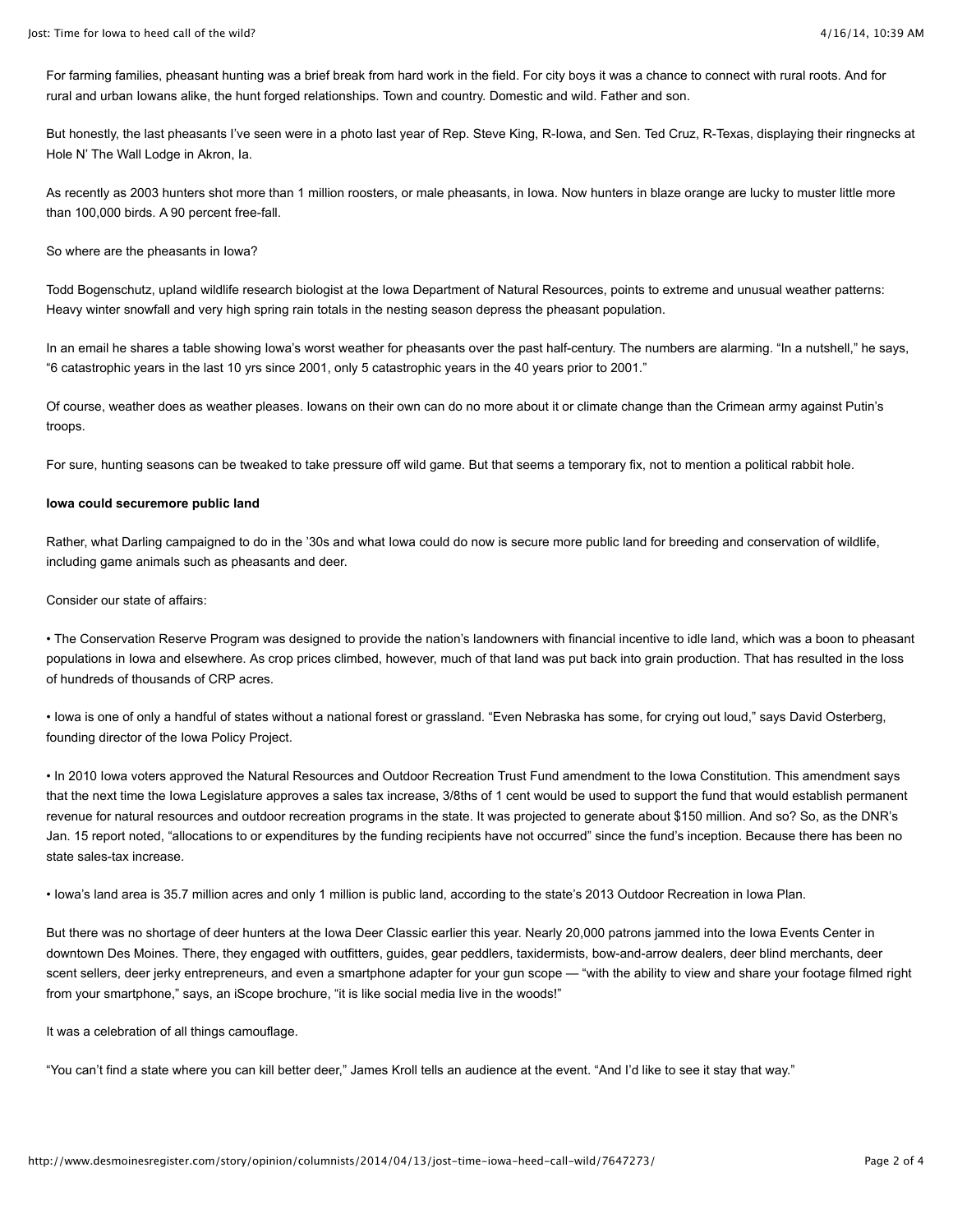Kroll is a professor of forest wildlife and director of the Institute for White-tailed Deer Management and Research, College of Forestry, Stephen F. Austin State University in Texas. Deer hunters seemed to hang on every word for his presentation: "Understanding the rut."

Kroll is known as "Dr. Deer." Wisconsin's governor hired him a couple years ago to serve as a deer czar consultant to figure out how to replenish the state's white-tailed population. (In Wisconsin, deer hunting likely ranks below only the Green Bay Packers, beer and cheese in popularity.)

## **The role of privatelandowners**

Over the years Dr. Deer has expressed his disdain for public management of deer. "Game management," he said in a widely re-quoted February 2002 story in Texas Monthly magazine, "is the last bastion of communism." His preference is for private management of deer, and he said those who call for more public lands are "cocktail conservationists."

Then again, Iowa and Texas sometimes don't seem to share the same country (and if some Texans had their way, they wouldn't).

Osterberg, for one, thinks it's up to private landowners to set aside more areas for wildlife because the state won't create more habitat.

"I think we have to depend on private landowners to not devote every bit of land to corn and beans," he says.

Jim Freeland of Corning, a landowner and hunter who also operates a small deer-hunting business, said in a letter to the Register: "Instead of viewing deer as vermin, deer need to be viewed as an enormous economic asset and opportunity."

"Every landowner of any size south of Interstate 80 should be able to pay his property taxes from the income that a hunting lease will produce, yet few use this opportunity. If farmers and landowners were making income this way," he wrote, "they would promote better habitat and conservation practices on their property."

Elsewhere, though, some farmers have pushed economic opportunity to disturbing limits. The Indianapolis Star reported Sunday that a relatively small group that breeds hybrid deer with freakishly big antlers — to be shot in fenced hunting preserves — is contributing to the spread of diseases.

"To feed the burgeoning captive-deer industry, breeders are shipping an unprecedented number of deer and elk across state lines. With them go the diseases they carry," the newspaper reported.

These captive-deer operations have "spread tuberculosis to cattle and are suspected in the spread of deadly foreign deer lice in the West." What's more, the Star found, there is "compelling circumstantial evidence that the industry also has helped accelerate the spread of chronic wasting disease, an always-fatal deer disease similar to mad cow."

And wouldn't you know: Just Thursday the Iowa DNR said the first case of chronic wasting disease in a wild Iowa deer has been confirmed - a deer reported as harvested in Allamakee County during the first shotgun season in early December.

Mutant deer? No thanks. I like my nature, well, natural.

"Our village life would stagnate if it were not for the unexplored forests and meadows which surround it," Henry David Thoreau wrote. "We need the tonic of wildness."

Want more wildlife? Find the tonic. Create more wilderness.

Call it a New Deal for the buck and the doe.

#### THE AUTHOR:

RICK JOST is a wire service editor for Gannett Co. in Des Moines. He is a former Des Moines Register business editor. Contact: rjost@registermedia.com.

#### **SHARE 56 CONNECT**

(https://twitter.com/intent/tweet?url=http://www.desmoinesregister.com/story/opinion/columnists/2014/04/13/jost-time-iov